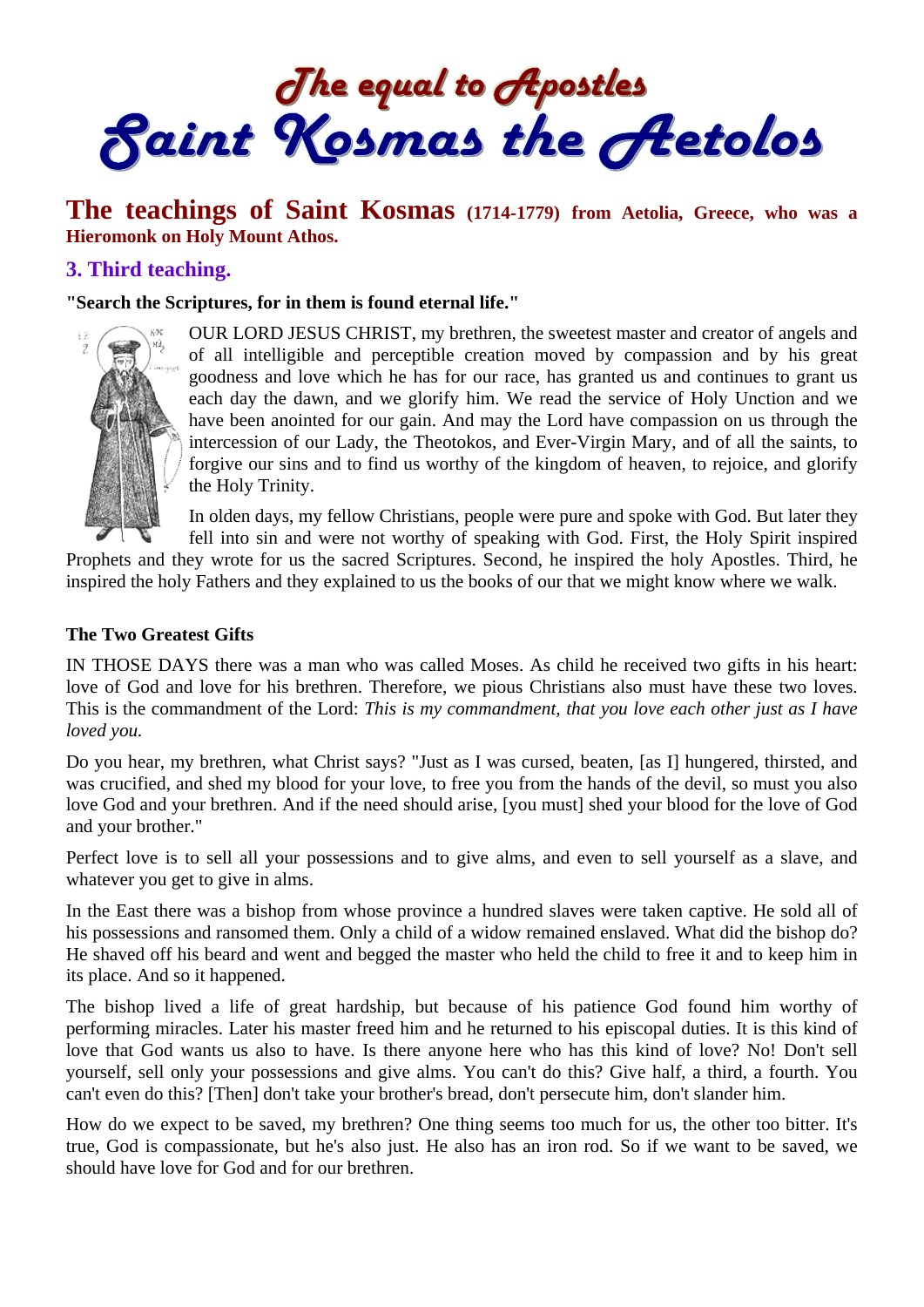# **Fasting and Education**

MOSES FASTED for forty days and nights and became like an angel. So let us also fast on Wednesdays because our Christ was sold on that day, and on Friday because he was crucified. And just as Moses became educated, so should we become educated so we'll know God's law. And if you parents haven't received an education, your children should. Can't you see how savage our race has become from ignorance? We've become like animals. This is why I counsel you to build schools so that you may understand the holy Gospel and the other books.

# **Moses**

THE GRACIOUS GOD, seeing Moses' good disposition, found him worthy to become king of the Jews, and he reigned for forty years. He also became a prophet. And what is a prophet? One who knows the past and the future. We too, my brethren, when we do good works, are found worthy by God and he gives us whatever we ask for with faith. But if we do evil and we don't have love but hatred, then we have no place with God but with the devil in hell where we burn forever.

# **Noah**

IN OLDEN TIMES, my brethren, the devil, who hates good, marshalled all of his evil and incited people to be proud, to murder, to fornicate, to commit adultery, to do things that weren't done even by animals lacking reason. And worse, they worshipped the sun as god, some the moon, others the sea.

Wanting to destroy the world, God ordered Noah to build a ship on earth so that people might ask him: "What are you doing?"

And he would answer: "God will destroy the world."

And they would make fun of him, but Noah wasn't to pay them any heed. Noah began to build the ship. People asked him: "Why are you building a ship?"

Noah would say to them: "Because God will destroy the world."

They would tell him: "You're crazy. What's the matter with God to want to destroy the world?"

Noah minded his own business and finished the ship in a hundred years.

In those days eight people were found to be good; Noah, his wife, his three sons, and their wives. Wishing to save these eight, God commanded Noah to tar the ship so that the rain wouldn't enter it, and to place in it all the animals, male, and female, clean and unclean. Then, after he and his wife and his children and their wives got in, he shut the ship well.

[Meanwhile,] the people outside ate, drank, conducted business, and did other devilish acts. Then God opened the cataracts of heaven and rain fell like a river on the earth. The people shouted: "Noah, open up for us so we can get in."

Noah answered them: "Where were you for the last hundred years when I told you that God would destroy the earth? What can I do for you now? In Hades there is no repentance!"

Then the earth was flooded and water covered all the mountains, and all the people drowned except for Noah and his family. But again the earth was filled from them, as Christ says in the holy Gospel: *"As were the days of Noah, so will be the coming of the Son of Man,"* that is, just as in Noah's time, the people didn't believe but made fun of him until suddenly God's wrath came the flood and drowned the world. Similarly today, my fellow Christians, people won't believe during the Second Coming of the Lord, they won't believe as they didn't then. The words I speak to you aren't mine, but those of the Holy Spirit, and whoever wants to, let him believe. I've done my duty.

### **Sin and Youth**

BRETHREN, WHEN I was young I believed in a falsehood: "Let me commit sins now, and when I get old I'll do good and I'll be saved."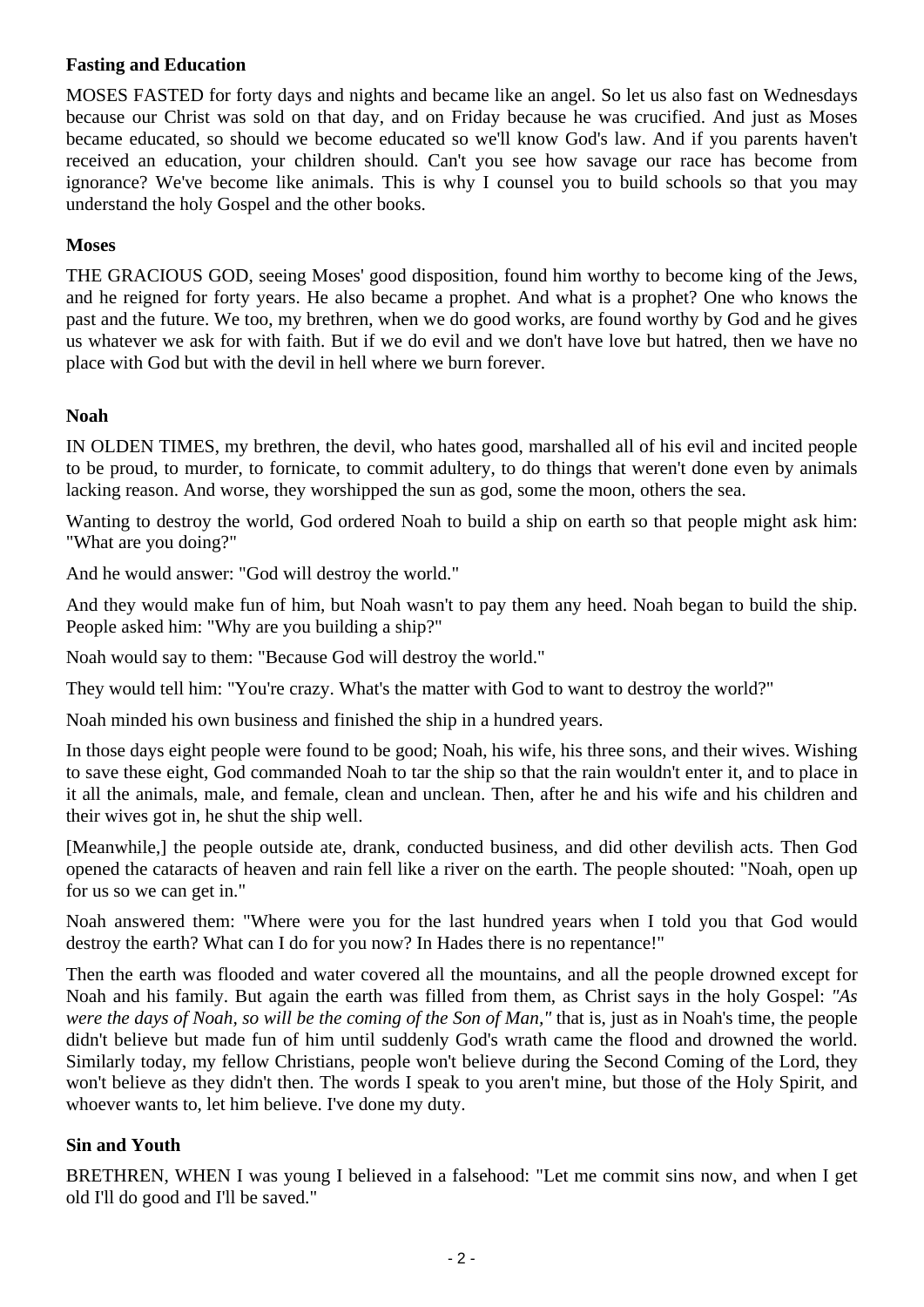Now I have grown old, but my sins have sprung roots and I can't do any good. So you be careful not to suffer the same fate, but now that you have the time, do good works to be saved.

# **The Christian Kingdom and the Turks.**

THREE HUNDRED YEARS after the Resurrection of our Christ, God sent St. Constantine who established a Christian kingdom. The Christians held it for one thousand-one hundred-fifty years. Then God took it [the Christian kingdom] away from the Christians and brought the Turks and gave it to them for our own good. They've held it for three hundred and twenty years. Why did God bring the Turks and not another race? For our own good, because the other nations would have harmed our faith, while the Turk will do anything you want if you give him money.

The Lord, wishing to protect us from condemnation, granted us a word which if we keep we'll be saved. What is that word? *Whatever you hate don't do to another.* That is, whatever you don't want someone else to do to you, don't you do it to another. Just as you don't want to be stolen from, to be slandered, to be insulted by others, don't you steal, don't you murder others.

### **The Jesus Prayer**

NOW I ADVISE YOU ALL - young and old - to make a prayer rope and to hold it in your left hand, and with your right make the sign of the Cross and say: "Lord Jesus Christ, Son and Word of the living God, through the intercessions of the Theotokos and of all the Saints have mercy upon me, your sinful and unworthy servant."

# **The Holy Cross**

THE MOST GRACIOUS GOD has granted us the holy Cross with which to bless, and the holy Sacraments. With the Cross we open paradise, with the Cross we drive out the demons, but we must keep our hands free from sin. Then the devil is consumed in flames and departs. Therefore, my brethren, keep this word and the Cross with you whenever you are eating, drinking, or working. And it is a good and holy thing to always pray at dawn, in the evening, and at midnight.

### **The Sign of the Cross**

LISTEN, MY BRETHREN, how the sign of the Cross is made and what it means. First, just as the Holy Trinity is glorified in heaven by the angels, so should you join your three fingers of your right hand. And being unable to ascend into heaven to worship, raise your hand to your head (because the head means heaven) and say: "Just as the angels glorify the Holy Trinity in heaven, so do I, as a servant, glorify and worship the Holy Trinity. And as the fingers are three and separate, and are together, so is the Holy Trinity three persons but one God." Lowering your hand to your stomach, say: "I worship you and adore you, my Lord, because you condescended and took on flesh in the womb of the Theotokos for my sins." Place [your hand] on your right shoulder and say: "I beg you, my God, to forgive me and to put me on your right with the just." Placing [your hand] again on your left shoulder, say: "I beg you, my Lord, don't put me on the left with the sinners." Then bending down to the ground [say] : "I glorify you, my God; I worship and adore you, for just as you were put into the grave, may I also be." And when you stand up straight, you reveal the resurrection and say: I glorify and worship you, my Lord, for you rose from the dead to grant us eternal life." This is what the Cross means. Let us give just one example so you can see the power of the Cross.

### **The Power of the Cross**

THERE WAS A MAN named Julian, the reader who studied with Basil the Great and wanted to be king. So he went and found a Jewish magician and said to him: "Can you make me emperor and I will make you my chief deputy?"

The magician said: "Deny Christ and I will make you emperor.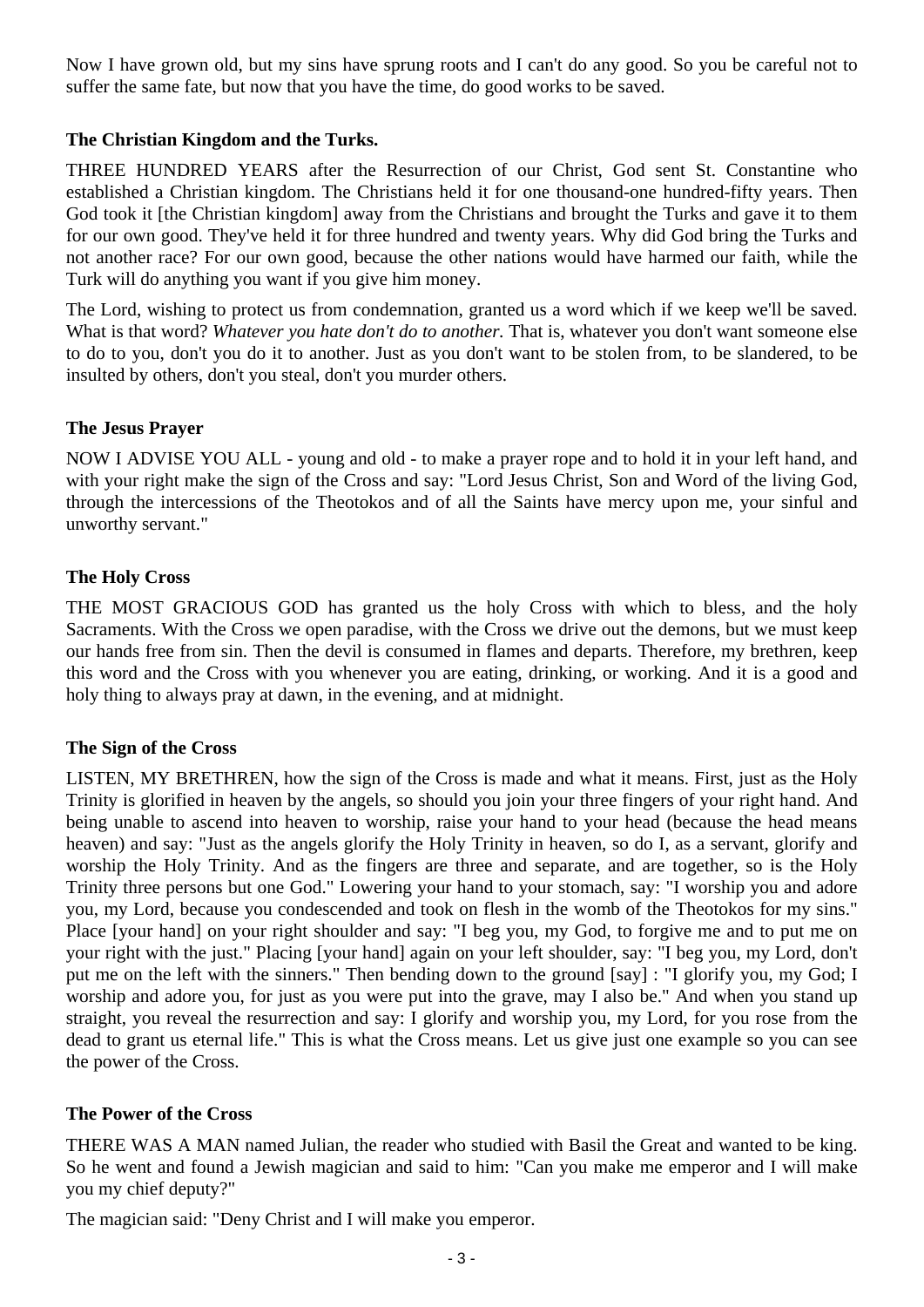Julian replied: "I deny him."

The magician then wrote a letter and said to Julian: "Take this paper and go to a pagan grave. Then throw it up high and demons will come. But whatever they do to you, don't be afraid. And don't make the sign of the Cross because they will leave."

Julian went to the grave and when he threw the paper, the demons came. Frightened, he made the sign of the Cross and they left.

He immediately went to the magician and told him what happened.

The magician then said to him: "Go and kill a child and bring me its heart." Then the magician called forth the demons once more, but again Julian, from fear, made the sign of the Cross. However, the demons were not frightened because he had infected himself by the murder.

The magician fulfilled his wish and Julian reigned for two years and went to hell where he burns forever. We too must be free from sin and then the devil departs.

#### **Worthy and Unworthy Priests**

I WISH, MY FELLOW CHRISTIANS, that we could be together always, so that I could tell various things. But what can I do since there are thousands of villages where they have never heard the word of God, and they are awaiting for me. So I beg you, holy priests, and I counsel you to concern yourselves with the laymen, how they - and you - are going to be saved. Similarly, you laymen should honor your priests. And if you chance to come upon a priest and a king, you should give preference to the priest. If you chance upon a priest and an angel, prefer the priest, because the priest is higher than even the angels.

The priest who wishes his own good should read the law so he'll understand his obligations. Concerning holy priests I have nothing to say to you. It is my duty when I meet a priest to bow and kiss his hand and to ask him to beseech God for my sins. The entire world can beseech God, but cannot perform the holy Sacraments. But a priest, even a sinner, with the grace of the Holy Spirit, can perform the holy Sacraments.

I only say this: whoever wishes to become a priest should be as pure as an angel. He should be educated so he can explain the holy Gospel and the sacred Scriptures. And when he becomes thirty years of age, and the laymen and the bishop ask him, then he should become a priest without paying any money. He should live near the church so that whatever hour he is wanted by the laymen they will find him. He should observe who is angry with his wife, which brother with his brother, which neighbor with his neighbor, and reconcile them. He should sacrifice himself for his flock.

And when he celebrates [the Divine Liturgy] and completes the reading of the Gospel, he should explain to the Christians what Christ commands them to do. He should recall that the tassels which are on his stole represent the souls of the Christians. And if one soul is lost he'll have to account for it on the day of judgment. lie should recall that the chasuble he wears has no sleeves. This means that the priest should keep his hand clear of worldly affairs and should always have his mind on heaven. And when he folds the chasuble and it becomes like two wings, this shows that if he does good works he will fly to heaven like an angel.

If, on the other hand, he is unworthy, uneducated, infected with sins, pays money and uses intermediaries to become a priest, he buys hell. Woe to the priest who reads the Gospel and then tells lies.

In olden times, when people. wanted to punish someone, they swore and said, "May God place him among the priests of the eighteenth century." This is why, my brethren, it is difficult today for patriarchs, bishops, priests, etc., to be saved.

This is why I advise you, holy priests, now that you have time, repent so you may be saved.

### **Human Relationships**

YOU ELDERS who are heads of the villages, if you wish to be saved, should love all the Christians as your children and should apportion taxes according to each person's ability to pay and not play favorites.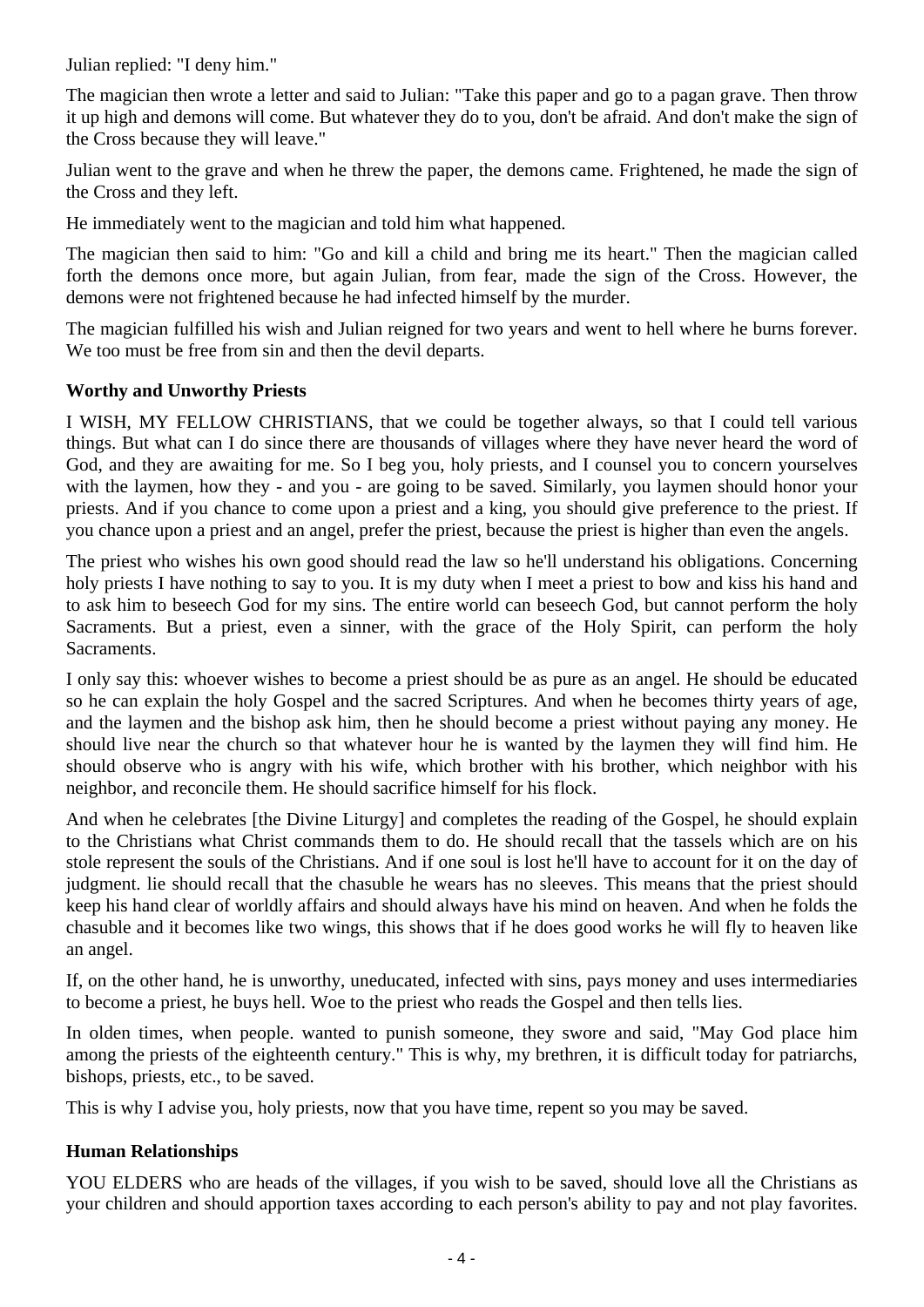Similarly, you who are subordinates should honor your betters. Husbands should love your wives. If your wife is bad, you should be patient with her and advise her. You will have wages from God. You women too should love your husbands and be subject to them because patience and obedience to a good husband earn a good wage for your soul. And if he has some fault, you should overlook it because a husband has more responsibilities than a wife. So, both should love one another. Similarly, you children should honor and respect your parents because whoever doesn't honor and obey his parents in what is good, sins.

# **The Example of Abraham**

AGAIN, IF YOUR PARENTS happen to deny Christ and they urge you, too, to deny him, then don't obey. You will have wages from God just as Abraham did when his father, Thara, the pagan, sent him to bring a sheep to be sacrificed to the idols. On the way, Abraham thought to himself: "Doesn't this world which remains new always have a master? So why should my father worship idols which are deaf and dumb and not worship the true God who created heaven, earth, etc?"

And immediately, he heard a voice from heaven: "Your thinking is good. Go to the promised land and remain there until I tell you what to do, for if you return to your father and tell him what you have been thinking, he will put you to death. So leave."

Thus Abraham left and God made him as rich as a king. And God blessed his seed and his descendants became as numerous as the stars in the sky. He also had three hundred and eighteen servants whom he treated as his brothers.

### **Monks and Saints**

YOU SEE, MY BRETHREN, whoever has his mind on God, God finds worthy to live well here and to go to paradise. And when your sons wish to become monks, don't prevent them from doing so, but rejoice because they are following the good road. But when you see them on a bad road, then prevent them from taking it.

Have reverence for all the saints of the Church, and especially for the Lady Mary, because all the saints are servants of Christ, while the Theotokos is queen of heaven and of earth. She prays to the compassionate Christ for our sins. This is why we too should honor our Lady by fasting and alms.

### **A Thief Named John**

A MAN NAMED JOHN was defeated and he became a thief. He became the captain of a band of one hundred thieves, but he had great reverence for the Theotokos. Each morning and evening he read the service of Supplication to the Theotokos.

Wishing to save him because of the great reverence he had for the Theotokos, the gracious God sent a holy monk who was immediately captured by the thieves.

The monk said to them: "I beg you to take me to your captain because I have something to tell you for your own good."

They took him to the captain and he said: "Ask all the men to come so that I can tell you something."

The captain called them and they came. The monk said: "Aren't there any more?"

"I have a cook," the captain replied.

"Ask him to come." But when he came, the cook was unable to look at the monk and turned his face aside.

The monk then said to the cook: "In the name of our Lord Jesus Christ I command you to tell me who you are, who sent you, and what you are doing here."

The cook replied and said: "I'm a liar and I always speak falsely. But since you have bound me with the name of Christ, I can't but tell you the truth. I'm the devil and I was sent by my superior to work for the captain and to wait for the day when he wouldn't read the service of Supplication to the Theotokos to put him into hell. I have been watching him now for fourteen years and I have never found a day when he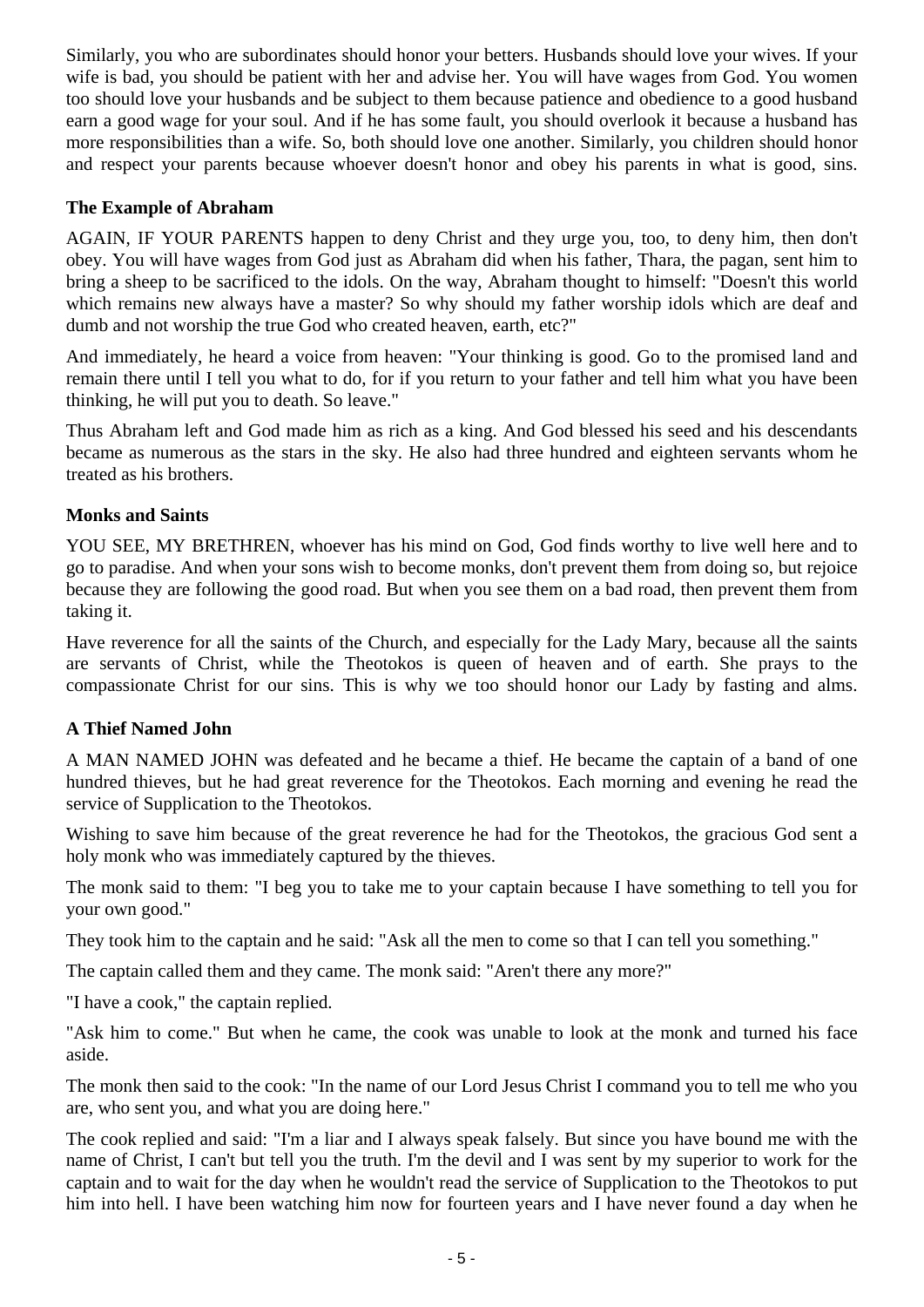hasn't read the service."

The monk said: "I command you in the name of the Holy Trinity to disappear and no longer tempt Christians." And immediately the devil disappeared like smoke.

The monk then taught the thieves. Some became monks, others married and did good works and were saved. This is why I advise you all, men and women, to learn the service of Supplication and to use it in your prayers. And if you wish, take the book, *The Salvation of Sinners,* which contains the seventy miracles of the Theotokos, of which I told you one so that you might understand.

# **A Maiden Named Mary**

THERE WAS A MAIDEN named Mary whose father was a Christian and sought to have her married. But she didn't want to, wishing to preserve her virginity. He placed her in a nunnery and handed her over to the abbess to keep her as her child. After her father had died, a new ruler took over that land. One day he went to the monastery where Mary was, and as soon as he saw her, he immediately was overcome by a satanic love for her. Returning to his home, he sent a letter to the abbess who said: "Send Mary to me immediately, because I have seen her and she has seen me. She has fallen in love with me and I with her."

The abbess read the letter and called Mary and said to her: "My child, what good did you see in the Pasha which made you look upon him with love? Look what he writes to me here."

Mary answered: "I don't know anything about it. I looked at him with a different purpose in mind. I said to myself: 'My God, will the Pasha have the same glory in the next world which he has in this one?' But he looked at me with a diabolical purpose. If I wanted marriage, my father would have given me [in marriage], and I would have married a Christian."

The abbess then wrote to the Pasha: "I would prefer to send you my head rather than send you Mary."

The Pasha sent another letter which said: "Either you send me Mary or I will come and take her myself and I will burn down the monastery."

Mary heard this and said to the abbess: "When the Pasha's men come, send them to my cell and I shall answer them."

When they came to Mary's cell she asked them what they wanted. They replied: "The Pasha sent us to take you because he saw your eyes and he desires them."

She asked them to wait for her to go to the church. She then took a knife and a dish and, standing before the icon of Christ, she said: "My Lord, you gave me earthly eyes so that I might walk along the good road, and for me to go voluntarily along the bad road is not right; and because these earthly eyes will take out my spiritual eyes, see how I take them out for your love, so that I can escape from the mire of sin."

And she immediately put the knife to her eye and plucked it out and placed it in the dish. She then went before the icon of the Theotokos and took out the other eye and put them together. She then sent them to the Pasha. When he saw them his satanic love was transformed into contrition and reverence. He immediately got up and went to the monastery and begged the nuns to pray to God to heal Mary.

All the nuns accompanied the Pasha. They fell on their knees, and begged Christ and the Theotokos to return Mary's sight.

The Theotokos then appeared as lightning to Mary and said to her: "Hail, Mary. Because you preferred to put out your eyes for the love of my Son and for me, behold take back your eyes and no longer will you be tempted."

Seeing the miracle, those who were present rejoiced greatly and glorified God and the Panagia. Then the Pasha gave the monastery a lot of gold and he was forgiven by the nuns. He left and did good things and was saved.

Did you hear, my brethren, what Mary did with the power of the Panagia? This is why we too must honor the All-Holy Theotokos by doing good works.